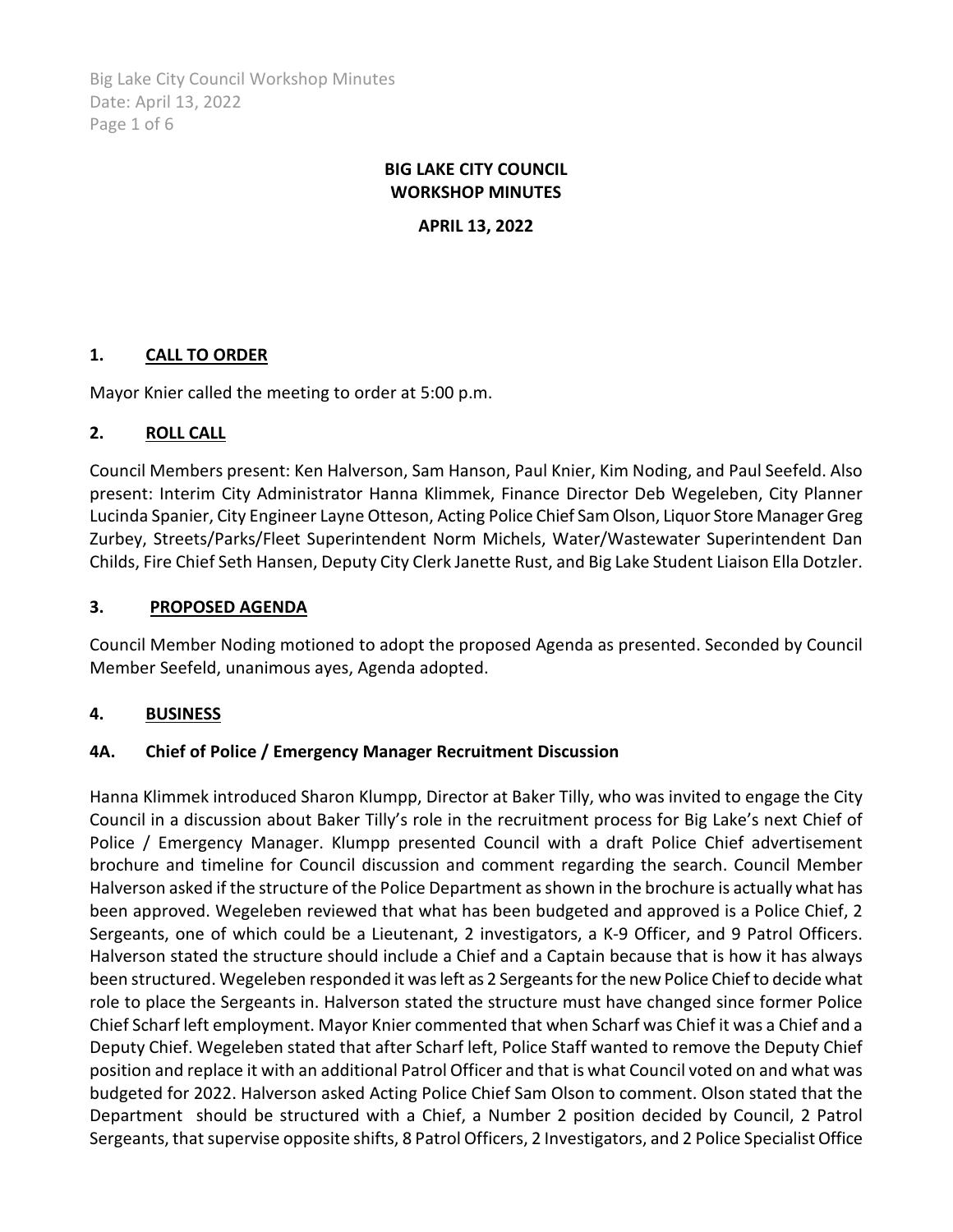Big Lake City Council Workshop Minutes Date: April 13, 2022 Page 2 of 6

Staff. Knier stated that Council decided to set it aside and let the new Chief decide on the structure. Halverson commented that he thought the brochure should be written how it should be structured, not how it is currently operating. Knier proposed to leave it written in the brochure as how it currently is operating and leave it for the new Chief to recommend changes at that time.

Halverson commented that the wording regarding the Chief living within reasonable proximity to the City could be open to interpretation and it should be more definitive such as the Chief should have to live within 20 miles of the City. Mayor Knier asked if that was a reasonable distance. Klumpp responded that recruitment trends, especially for Police Chief positions, have seen fewer candidates applying for these positions. Klumpp agreed that the wording of reasonable proximity can indeed be open to interpretation; however, it may exclude those people that live just outside the 20 mile distance that would have otherwise applied. Halverson stated that we could give them 6 months to move within the stated proximity, which would give them time to relocate. Halverson further stated that the Chief of Police will often take a car home and he didn't think the City would want to be paying for the Chief to drive to and from Willmar every day and believes the 20 mile proximity is fair. Klumpp responded she would have to reference the law on residency for this position because this is a position that normally would not have that residency requirement except for having to respond to a call from time to time. Halverson stated that it is important that whoever fills this position is involved in the community and would be more likely to be active in the community if they lived within 20 miles. Knier stated that hopefully we will get someone who is conscientious enough that they would want to be active in the community. Klumpp stated that we want to get a good pool of candidates and legally we cannot require a Chief of Police to live in the community and she would be comfortable with removing it altogether. Knier inquired if it would be legal if we left the proximity requirement open and then within the interview process asked the candidate if they would be willing to relocate. Klumpp stated that during the recruitment phone conversations and questionnaires, she would mention that it is desired the candidate has the ability to respond to emergencies and to fully participate in community events and ask them how they plan to do that. This would be a good way to get the information Council wants without putting a requirement in the job description that could be construed as illegal. Knier stated that it is a good idea that Halverson brought up because we all want our Police Chief to participate in and respond to the community. Klumpp stated they can add the expectations to the brochure such as the Chief would be expected to respond to certain emergencies and be active in the community. Halverson inquired if they could ask the candidate if they would be open to relocate. Klumpp stated she always gets a sense of that during the recruitment process. Wegeleben asked if it would be illegal if during the interview process you gave preference to a candidate who lived closer. Klumpp responded she would always look more at the qualitative experience a candidate has and not the miles. Wegeleben clarified, if you had two candidates that were similar, would Council legally be able to give preference to a candidate who lived closer than to one who lived farther away from the community. Klumpp responded that recruitment searches have an interesting flow and even though we define the path, they go all different directions because we are working with people; It isimportant to stay flexible and all the great comments Council has provided will be the framework for this position's advertisement.

Knier commented on one of the position's major responsibilities to "ensure compliance with all applicable federal, state, local and MN POST Board regulations and directives". Knier stated that because we've had contradictory directives from certain government entities, he wants to have a Chief that will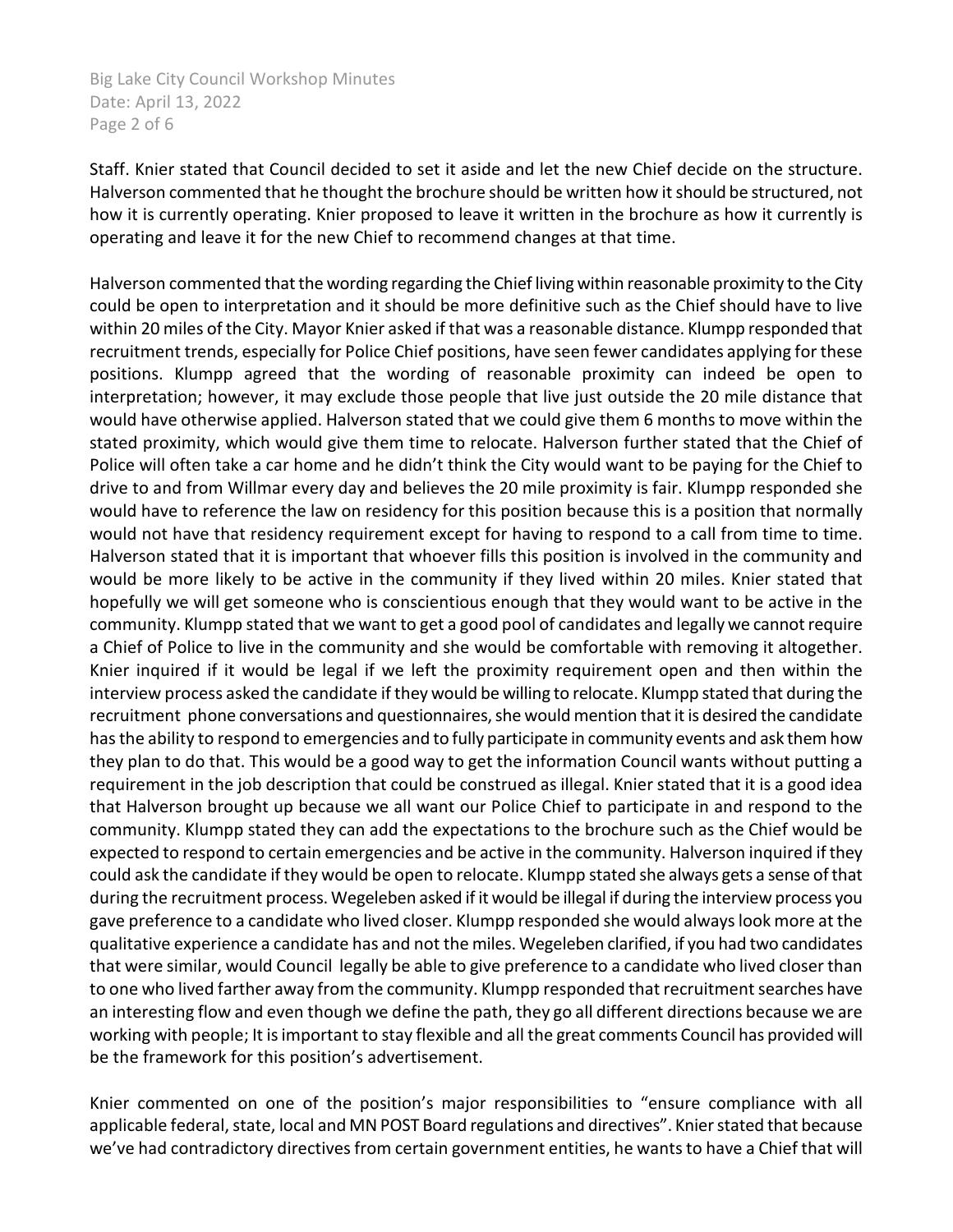Big Lake City Council Workshop Minutes Date: April 13, 2022 Page 3 of 6

follow our State and Federal Constitution and therefore, would like that wording added to the major responsibilities of the position. Klumpp stated she has looked at approximately 5 other job descriptions for Police Chiefs and did not see anything regarding the Constitution in them and that people understand that there are constitutional rights and what they need to do in respect to that. Klumpp further commented that because she has not seen it in other job descriptions she is not sure of how it could be interpreted or the impact it could have and would like to call someone from the MN Chief's Association for another opinion because this is something she does not normally see. Seefeld stated that each Police Officer, just like an Elected Official and a military person, takes an oath to the Constitution of the United States and if we included it in the job description it would be backing up their oath that they've already sworn. Knier agreed and commented that the Constitution is the supreme law of the land and we are entrusting the Police Chief with enforcing the law. Klumpp asked Council if the Chief really is enforcing the Constitution and to think of the constitutional types of lawsuits where things are not necessarily clear and are open to interpretation. However, she is willing to look into this but is not sure if we add this wording to the job description if it would position us or would have consequences we are not aware of. Seefeld stated it should be in the job description because they have already taken an oath saying they would uphold the Constitution. Halverson reviewed we should wait to see the legal side of it. Wegeleben stated that instead of it being a major responsibility, it could be a part of the integrity of the position to uphold their oath of office. Noding questioned the difference in legality of the individual speaking the oath of office as opposed to having the oath to the Constitution in written form. Klumpp responded she has several different avenues she could pursue for answers to the legal side of adding the wording to uphold the State and Federal Constitution to the job description and would get back to Council. Seefeld asked for clarification on the difference between a regulation and a directive. Klumpp explained that City Council would give a directive and that she would look at the wording and see what she can come up with.

Hanson inquired when Klumpp would get back to Council on the items they have discussed. Klumpp replied that it would not take long if it is okay with Council that she comes back with the desired changes. Hanson stated he wanted to make sure they stay on track with the timeline. Klimmek asked if the next communication would be coming back to a workshop or through email. Klumpp replied she would prefer email.

Klumpp reviewed the timeline stating that the position could start being advertised on April 18 with the acceptance of applications, cover letters, and resumes running through May 20. Klumpp stated most organizations want to make sure a candidate will be a good fit for their team and explained there are two things we can do. First, we can have a finalist complete an assessment to discover their leadership and management style and second, we can have 5 people, such as Council, complete a similar type of questionnaire about what someone who is performing successfully in this position would look like. Through these benchmark surveys, Council would discover what leadership and management competencies are important for this position. By having both the candidates and Council complete the questionnaire, it would give Council a good idea of which candidate would perform successfully in this position. Noding asked what the benefit to the hiring process would be by Council and Department Heads taking the survey. Klumpp explained that it would help in probing questions that they would need to talk about and gave an example of a prior organization she worked with who was hiring a position where customer focus ranked high in importance. They had a candidate that met the benchmark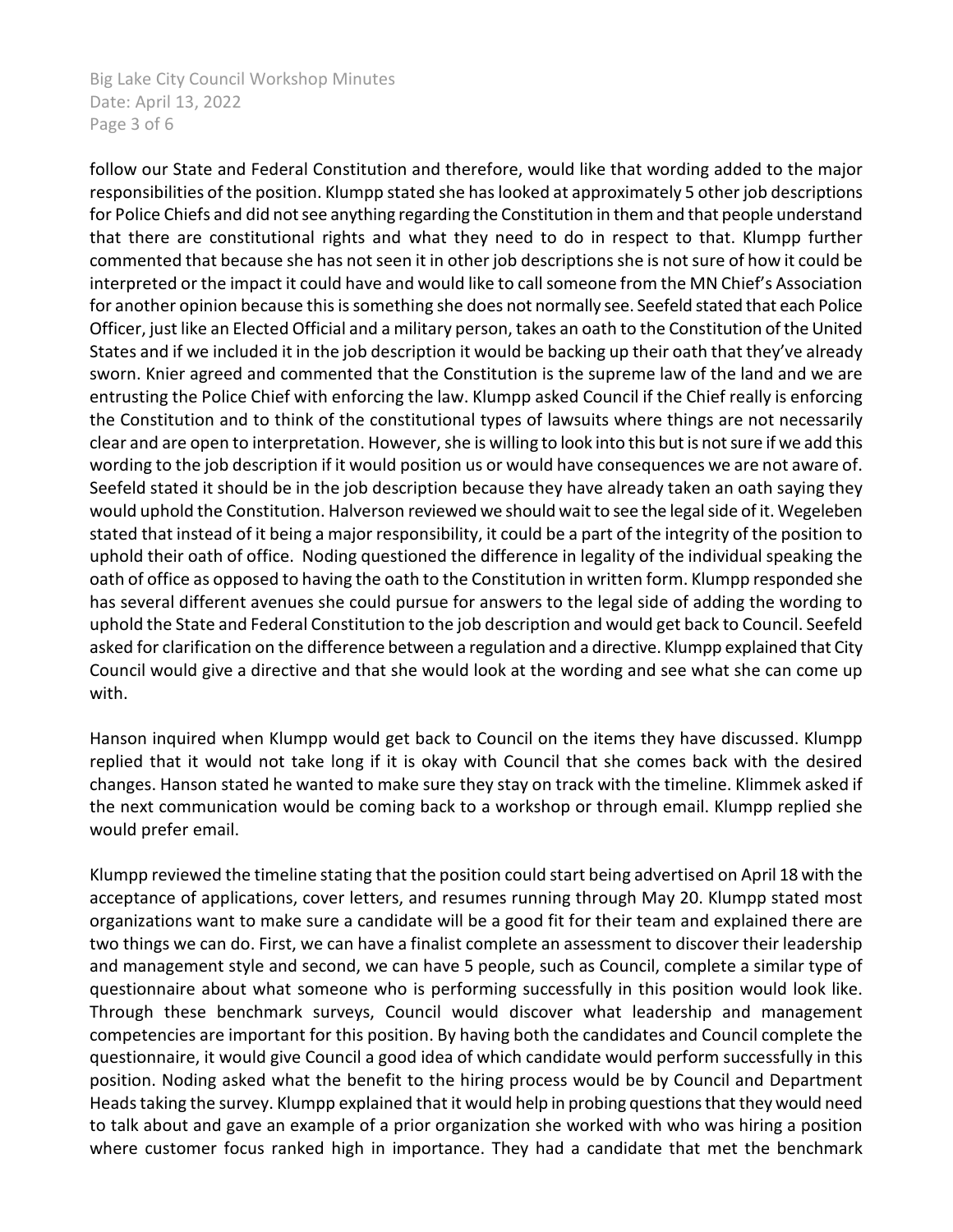Big Lake City Council Workshop Minutes Date: April 13, 2022 Page 4 of 6

beautifully except for customer focus. This became a way for them to bring up an important topic and have a discussion on it with the candidate. Knier stated that this is something they would probably be interested in doing. Klumpp further reviewed the timeline stating that May 18 through June 2 they would be working on getting additional information through supplemental questionnaires, video and phone interviews, and performing media background checks. Council would then receive a semi-finalist report and video links to candidate interviews on June 6 and hopefully schedule a meeting sometime the week of June 13 for Council to select the candidates they would like to interview. Knier asked what the optimal number of candidates to interview is. Klumpp responded she is more interested in Council talking with those they want to talk to but she would suggest 4 to 5 candidates. Klumpp discussed the contracted investigator who will complete the reference checks, background checks and verify the academic record of the candidates. Knier stated he had met with the Police Department and they discussed the possibility of having the background checks going to a deeper level and have the investigator talk with the finalists' neighbors to find out what kind of person they are. Klumpp stated several people had mentioned that they would like a deeper level of investigation and that it would increase the cost. Klumpp continued that Council could expect to see the Finalist Report with interview questions the week of July 4 and then be able to set dates for interviews. Halverson stated he would like to have 5 people from the City, 5 law enforcement people, 5 people from the public, and Council sit in on the interviews and note positives and concerns they may have for each candidate. This information would then be given to Council as a list of pros and cons for Council review prior to their decision. Seefeld stated he agrees that the ranking doesn't give them the 'why' and would like comments from staff. Hanson stated the secondhand feedback he received from law enforcement invited to the interview process for the last Chief of Police hiring was that the individual wished they would have been more involved in Council's decision. Knier and Seefeld commented the law enforcement viewpoint they received held a lot of weight in their decision for the hiring of the last Police Chief.

Klumpp reviewed that a successful Police Chief search consists of a forward-looking mindset, making sure we are looking ahead and staying silent about the search to create an environment where candidates can apply and expect confidentiality as provided by law. Klumpp stated that she would like to create a space where City officials can get to know candidates, share perspectives, and have an important conversation about their fit. She would like to have City staff provide input on the candidates, and for City Council, through discussion and collective action, to ultimately cast a unanimous vote for the top candidate, sending a strong message of support. Klumpp reiterated that she and Baker Tilly will always uphold all applicable open meeting and data practices laws. Klumpp explained that treating each other and staff with respect and civility is of utmost importance because prospective candidates will be watching Council meetings; how involving the City Administrator is important because she will be supervising the Police Chief position; and to voice appreciation for the work of City staff and remain positive about city government as appropriate.

Council Member Hanson motioned to recess the April 13, 2022 Council Workshop at 5:51 p.m. until immediately after adjournment of the April 13, 2022 Regular Council Meeting. Seconded by Council Member Noding, unanimous ayes, motion carried.

Council Member Hanson motioned to reconvene the April 13, 2022 Council Workshop at 6:46 p.m. Seconded by Council Member Halverson, unanimous ayes, motion carried.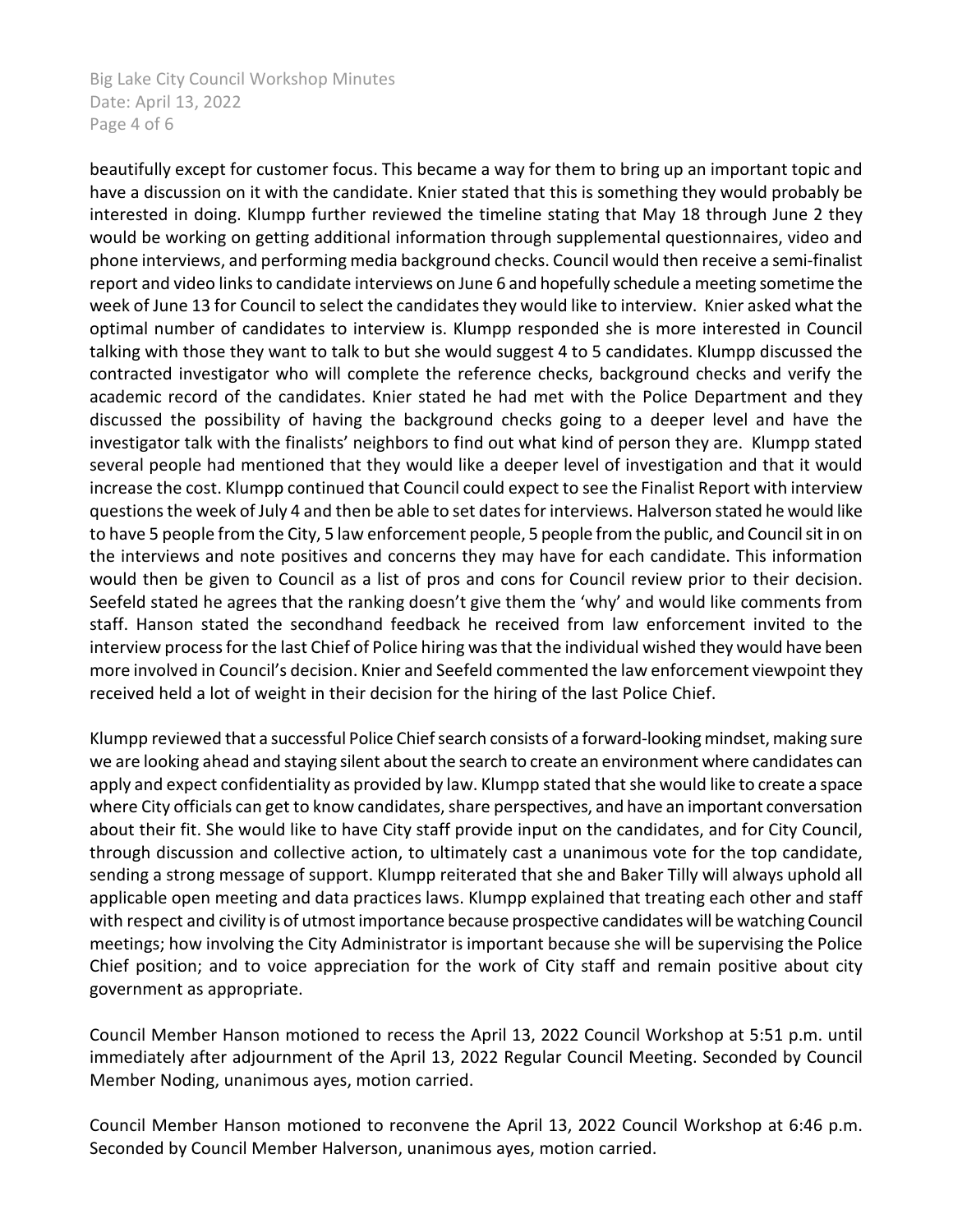Big Lake City Council Workshop Minutes Date: April 13, 2022 Page 5 of 6

#### **4B. Lakeside Park Beach Vendor Discussion**

Klimmek reviewed that Staff have been communicating with a couple who live in the area and would like to create an LLC to provide kayak and paddle board rentals available by the hour or half/full days at Lakeside Park. They would like to provide this service to the local community, and those who visit, as an affordable recreational opportunity. They have plans of starting with several kayaks and paddleboards. Based on interest and demand, their future plans include the addition of paddle boats and bikes. They are hoping to hire local high school juniors and seniors looking for summer work to staff the rentals, giving them experience in sales/marketing, customer service, entrepreneurship, and money management. They would require one parking space during park hours and the rental equipment would be removed every day so it would not be anything permanent on the beach. Staff reached out to the League of MN Cities (The League) asking for advice on what the City should require if the City Council were to want to move forward in allowing a vendor to provide recreational rentals at Lakeside Park. They advised that the City should execute a written lease agreement defining the leased premises and the responsibilities of LLC/City, require the business to have a minimum of \$1,000,000 in commercial general liability insurance, require the City to be added as an "additional insured" to the business's liability insurance, require the business to defend and indemnify the City for any claims related to the business, and get a certificate of insurance showing proof of the business's insurance.

Mayor Knier asked what the parking space would be used for. Michels responded the rental business would need it for a pickup truck and a trailer to haul the kayaks and canoes and initially he is looking at one of the boat parking spaces in the far southeast corner of the parking lot, away from the boat access, the playground, and the main park area where the heavy traffic is. Knier asked if there would be a staff person there the whole time and Michels responded that it would be one of the owners until they hire staff. That the responsibility would be completely on the owners to staff the rental business. Halverson asked that since it would be watercraft on the lake and the County and DNR have jurisdiction of the water, do we need to have permission from the County and DNR as well. Noding commented that she assumed when City staff consulted with the League that their attorneys researched it. Wegeleben stated that The League offered information on what the liability for the City would be but it would not hurt to ask the County and DNR to make sure the business is covered as well as the City. Knier asked if this will open Pandora's Box for future businesses and if there is a limit to how many we will allow. Klimmek responded we currently limit the number of food truck vendors at the Park and this will be a trial period for now. If there is more interest, then we would set a limit to the number of vendors operating at one time at Lakeside Park.

Council directed Staff to bring forward a written lease agreement to an upcoming Council meeting for Council consideration.

## **4C. New Ideas Discussion**

Michels reviewed that at the September 8, 2021 Council meeting, Council approved the purchase of a jet trailer for the Water/Wastewater Department and the order for the jet trailer was placed shortly thereafter. The purchase price that was brought to Council last September was based on a quote from the equipment vendor. Michels was contacted by the vendor who informed him that the purchase price had increased by 9 percent and noted this increase is coming from the manufacturer and not the